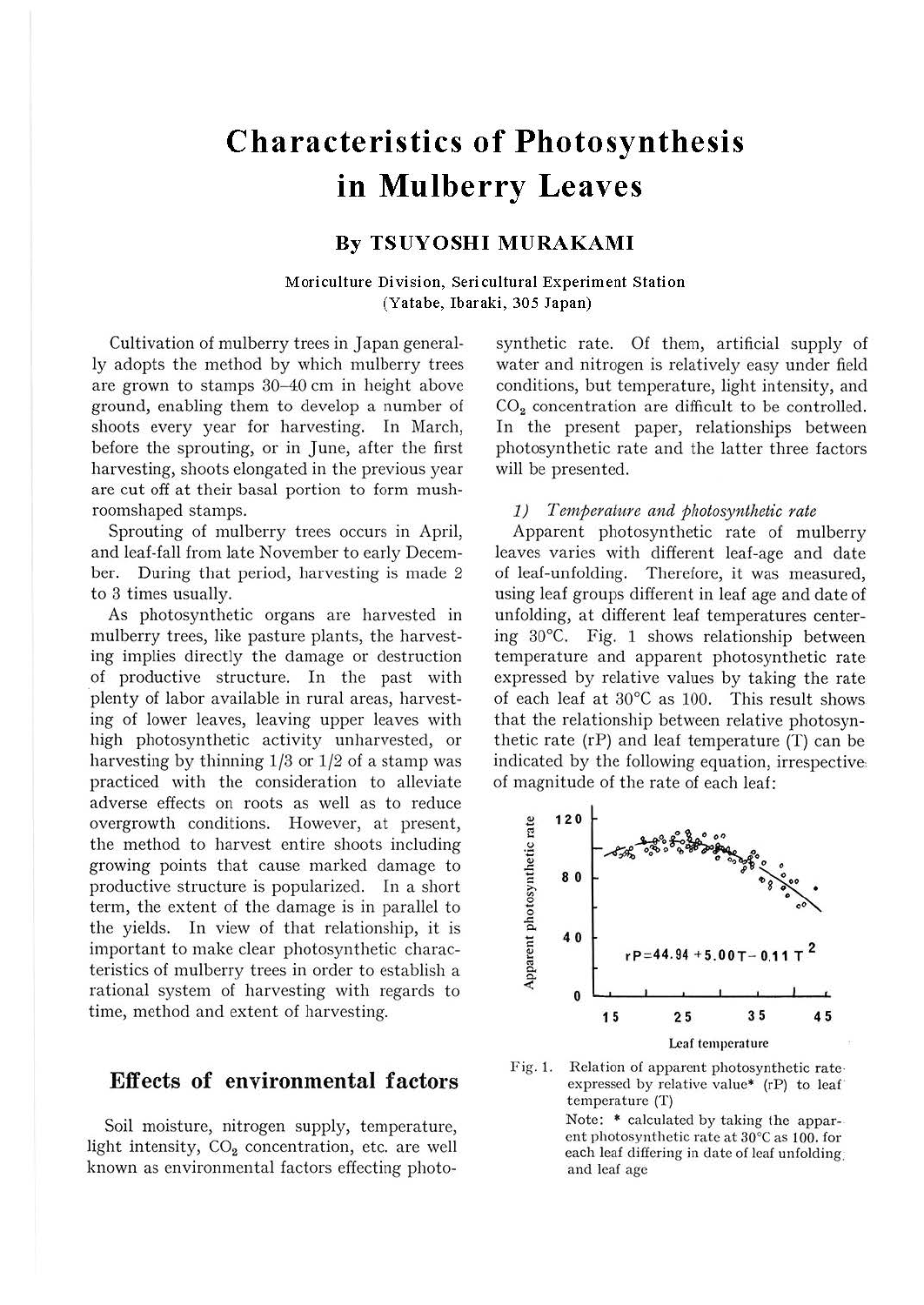#### $rP = 44.94 + 5.00T - 0.11T^2$

Thus, it can be said that the maximum value of .apparent photosynthetic rate is observed at leaf temperature near 23°C. The similar relationship obtained by adding respiratory rates showed the maximum value at around 30°C, with the maximum and minimum values, 100 and 80 respectively, within the same range of temper $ature<sup>11</sup>$  This result suggests that the decrease of apparent photosynthetic rate at higher temperature regime might have been caused by increased respiratory rates at higher temperatures.

#### *2) Light intensity and photosynthetic rate*

Light intensity is a factor greatly determining photosynthetic rate. Similar to the above study on temperature effect, apparent photosynthetic rates measured under different light intensities were converted to relative rates (rP') by taking the photosynthetic rate of each leaf group at 50 klux as 100. Their relationship to light intensity (L) is shown in Fig. 2, where three curves related to different maturity of leaves are identified.

The first curve is expressed by young leaves, area of which is still continuing to increase, and is represented by the equation:

$$
rP_1' = \frac{L}{0.0507 + 0.0055L} - 52.85
$$

The second curve is expressed by completed leaves with the termination of leaf area expansion, but still having relatively high respiratory rate, and is represented by the equation:

$$
rP_2{}'=\frac{L}{0.0522+0.0062L}-36,68
$$

The third curve is shown by matured leaves with a respiratory rate already lowered to a stable level, and is represented by

$$
r{\rm P_3}^\prime=\frac{L}{0.0446+0.0069L}\!-\!26.96
$$

These three experimental equations represent saturation curve. The compensation point is higher with younger leaves, and the light saturation point, ranging 35-40 klux, also shows a tendency that the younger the leaves the higher is the light saturation point.<sup>2)</sup>

3)  $CO<sub>2</sub> concentration and photosynthetic rate$ It is known that the relationship between  $CO<sub>2</sub>$ concentration and photosynthetic rate is expressed by a  $CO<sub>2</sub>$ -saturating curve. However, the result obtained within a narrow range of relatively low  $CO<sub>2</sub>$  concentration, 100-500 ppm, will be presented here.

Apparent photosynthetic rates determined under various  $CO<sub>2</sub>$  concentrations were converted to relative values by taking the photosynthetic



- Note: calculated by taking apparent photosynthetic rate at 52 klux as 100.
	- $rP'_1$ : leaves of the 5th to 7th leaf position
	- $rP_2$ : leaves of the 8th to 14th leaf position
	- $rP'_3$ : leaves of the 18th to 43th leaf position

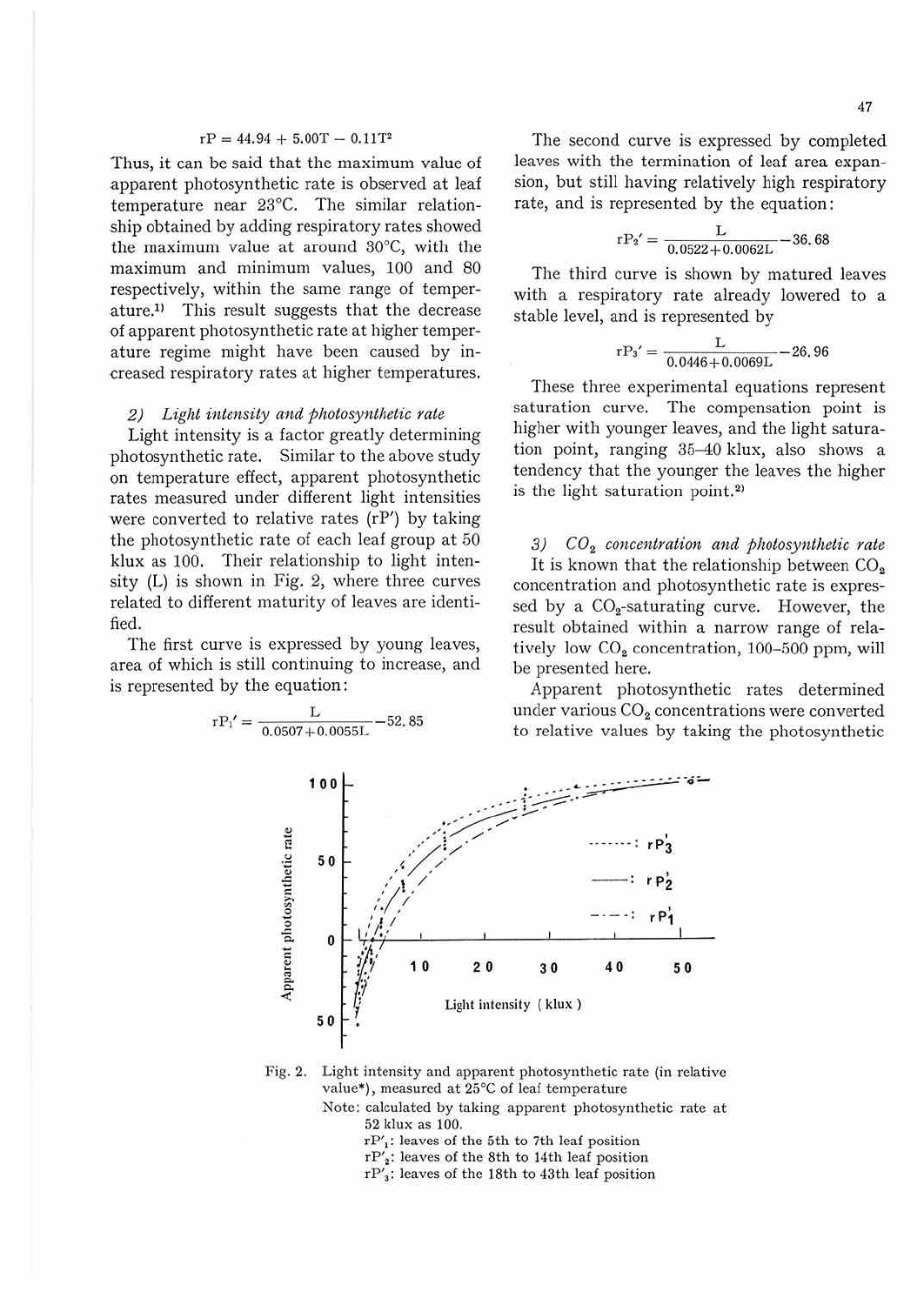

Fig. 3.  $CO<sub>2</sub>$  concentration (C) and apparent photosynthetic rate (in relative value\*, rPc) measured at 25°C of leaf temperature and 40 klux of light intensity Note: • shown in percent to the apparent photosynthetic





Fig. 4. Relationship between apparent photosynthetic rate\* of leaves unfolded in early June-early July and days after unfolding of leaves.

Note: • at leaf temperature 25°C, saturating light intensity, and 300 ppm of  $CO<sub>2</sub>$ .

rate at  $300 \pm 10$  ppm of  $CO<sub>2</sub>$  as 100, and expressed as a function of  $CO<sub>2</sub>$  concentration. As shown in Fig. 3, the relationship between relative photosynthetic rate (rPc) and  $CO<sub>2</sub>$  concentration (C) is represented quite well by the following experimental equation:

$$
rPc = 0.4835C - 36.31
$$

Namely, the photosynthetic rate is proportional to  $CO<sub>2</sub>$  concentration within a relatively narrow range of  $CO<sub>2</sub>$  concentration.<sup>3)</sup>

## **Changes in photosynthetic rate**

## **with progress of leaf age**

Apparent photosynthetic rate of leaves successively unfolded on the mulberry saplings which had planted to pots in early May was measured continuously during the progress of leaf age, and shown as a function of number of days after unfolding of each leaf. As given in Fig.  $4$ , the leaves unfolded in a period from early June to early July showed the highest photosynthetic rate of about 30 mg  $CO<sub>2</sub>/100$  cm<sup>2</sup>/hr at 17-18 days after unfolding, followed by the gradual decrease after that. On the contrary, the leaves unfolded in mid-July-early August showed the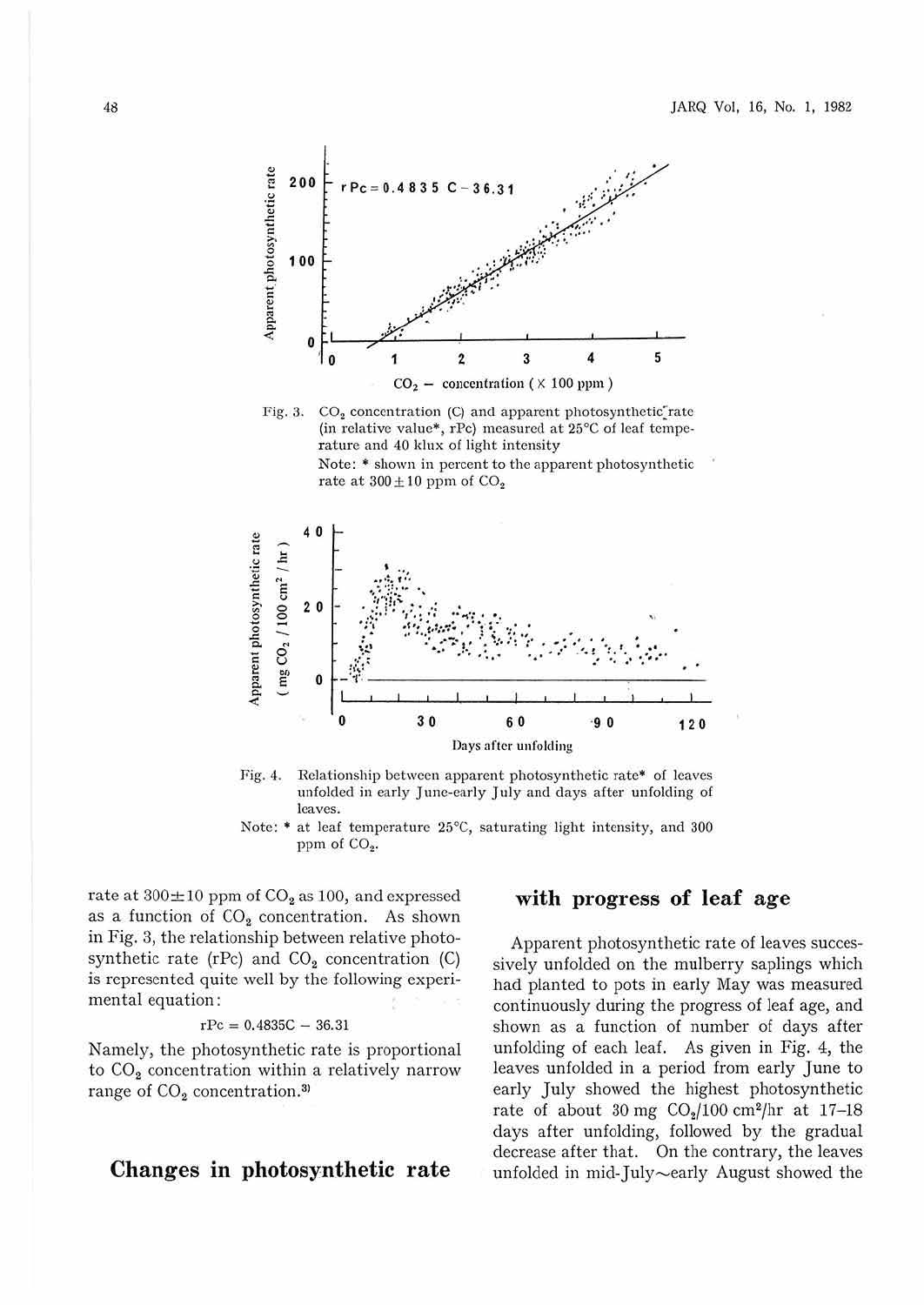highest photosynthetic rate reaching about 40 mg  $CO<sub>2</sub>/100$  cm<sup>2</sup>/hr with less number of days after unfolding (Fig. 5). Number of days after unfolding required for reaching compensation point is also less with this group of leaves. The leaves unfolded in mid-late August showed the highest rate of 20 mg  $CO<sub>2</sub>/100$  cm<sup>2</sup>/hr, and those unfolded in September gave the highest rate only less than 10 mg  $CO<sub>2</sub>/100$  cm<sup>2</sup>/hr (Fig. 6).

This pattern of changes in photosynthetic rate associated with leaf age was not appreciably effected by changing the plant growth by delayed planting dates. Therefore, this pattern can be regarded to be determined by the date of leaf unfolding. This fact has an important bearing in considering the time and method of harvesting, and subsequent plant growth after harvest.

# **Photosynthetic rate by growth stage and leaf position**

Mulberry trees continue to unfold new leaves during the most of their growing period, from April to early September. Consequently, leaves of various ages are being arranged in layers at any growth stage.

Fig. 7 shows photosynthetic rates by leaf position in mid $\sim$ late June (A), early July $\sim$ early





Note: • same as in Fig. 4.